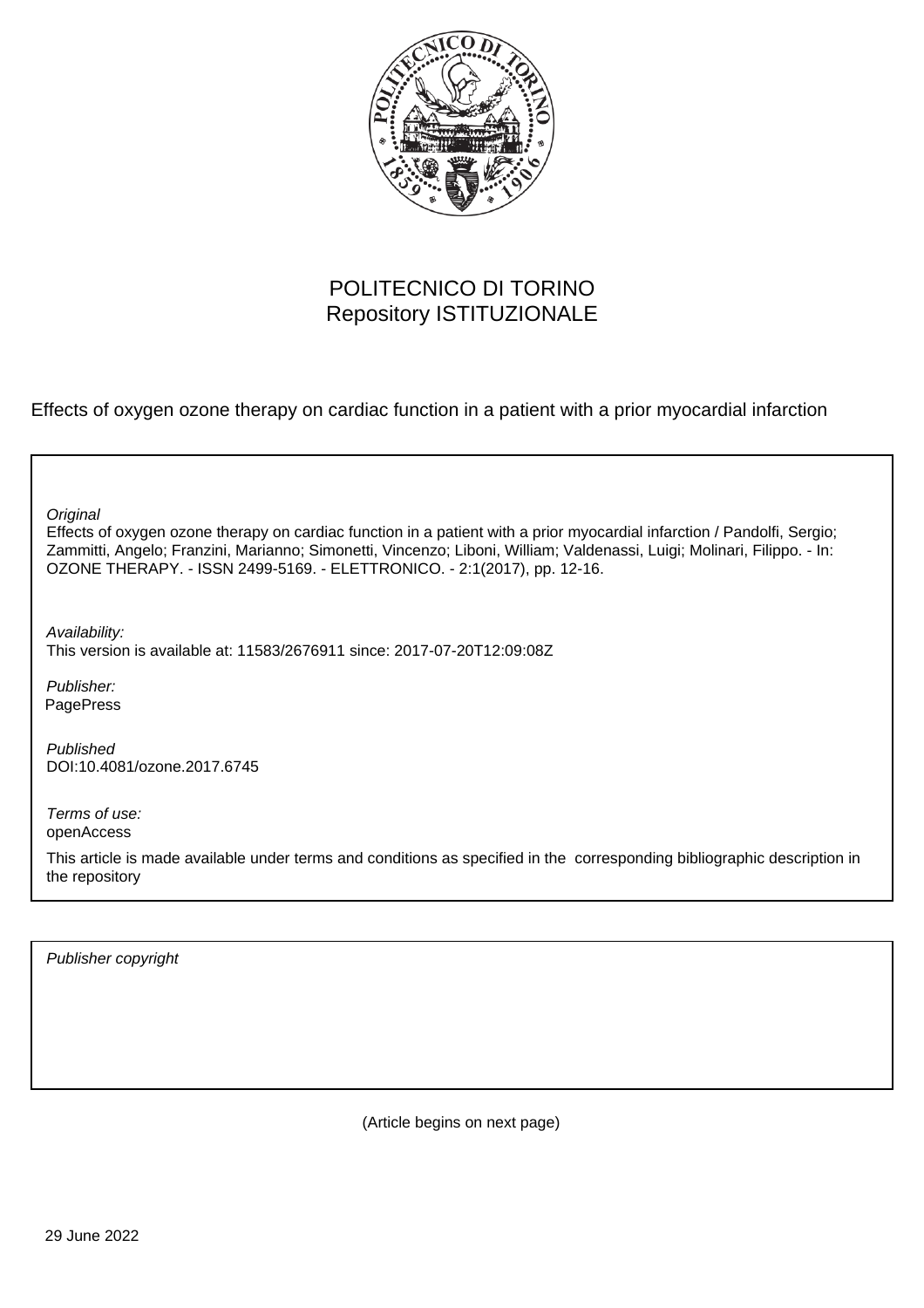

# **Effects of oxygen ozone therapy on cardiac function in a patient with a prior myocardial infarction**

**Sergio Pandolfi,1,2 Angelo Zammitti,1,2 Marianno Franzini,1,3 Vincenzo Simonetti,1,4 William Liboni,5 Luigi Valdenassi,1,3 Filippo Molinari6**

*1Scientific Society of Oxygen-Ozone Therapy, Gorle (BG); 2Villa Mafalda Nursing Home, Rome; 3Department of Internal Medicine and Medical Therapy, Master in Oxygen-Ozone Therapy, University of Pavia; 4Kaos non-profit Association, Caselle Torinese (TO); 5Un Passo Insieme Onlus Foundation, Valdellatorre (TO); 6Department of Electronics and Telecommunications, Politecnico di Torino, Turin, Italy*

#### **Abstract**

Oxygen-ozone therapy has been piloted in Italy patients with ischemic heart disease or suffering from myocardial infarction since 1991. Over time, it has been observed that ozone exerts a significant anti-inflammatory and rheological activity: ozone activates the redox system, lowers the pro-inflammatory cytokines16β, TNFα, modulates the NF-KB system, reduces platelet aggregation, and stimulates the release of growth factors. It is because of these characteristics that oxygen-ozone therapy is used in the prevention and treatment of ischemic heart disease and for post-infarction rehabilitation. The case study – a critically ill patient aged 76 with acute myocardial infarction (AMI), suffering from ischemic heart disease and heart attacks, high blood pressure, renal failure, ischemic vascular pluri-infarct CNS disease, Parkinsonism, stroke, neurological bladder disease and debilitating inguinal hernia – after a year and a half of AMI with infusions of autologous blood treated with ozone (GAE), recovered the left ventricular ejection fraction from 33 to 50% and underwent a successful inguinal hernia operation. It appears evident that oxygen ozone therapy using GAE protect the hearts of patients suffering from ischemic heart disease, and is useful during the acute phase of infarctions, as well as for rehabilitating patients who have had an AMI with stenting. s been piloted in Italy patients with<br>
Oxygen ozone therapy in patients we<br>
ffering from myocardial infarctio<br>
been observed that ozone exerts a<br>
in Italy at the end of 1991, when Prof.<br>
honserved that ozone exerts a<br>
in

Correspondence: Sergio Pandolfi, Scientific Society of Oxygen-Ozone Therapy, via Roma 69, Gorle (BG), Italy. Tel/Fax: +39.035.300903. E-mail: sergiopandolfis2@gmail.com

Key words: Oxygen ozone therapy; Cardiac function; Myocardial infarction; Autologous blood treated with ozone (GAE).

Received for publication: 12 April 2017. Accepted for publication: 19 April 2017.

©*Copyright S. Pandolfi et al., 2017 Licensee PAGEPress, Italy Ozone Therapy 2017; 2:6745 doi:10.4081/ozone.2017.6745*

*This article is distributed under the terms of the Creative Commons Attribution Noncommercial License (by-nc 4.0) which permits any noncommercial use, distribution, and reproduction in any medium, provided the original author(s) and source are credited.*

## **Introduction**

Oxygen ozone therapy in patients with ischemic heart disease or had suffered acute myocardial infarction (AMI), was first tested in Italy at the end of 1991, when Prof. B. Lettieri, Professor of Anaesthesia and Reanimation at the Federico II of Naples treated several patients with ozonised autologous blood infusions during the acute phase of myocardial infarction<sup>1</sup> and obtained favourable results in terms of pain and prognosis. In 1996, oxygen-ozone therapy was used in the prevention of recurrent AMI, and significant protection from re-infarction was demonstrated.<sup>2</sup>

Ozone exerts an important anti-inflammatory and rheological activity, despite being a strong oxidant, via its paradoxical effect of activating the cellular antioxidant system,<sup>3</sup> which modulates the functioning of endogenous cellular enzymes that protect cells against free radicals, and increases DNA transcription at the level of antioxidant enzymes. It activates the Redox system, lowering the pro-inflammatory cytokines 1β, 6 TNFα,<sup>4</sup> modulates the NF- $KB$  system,<sup>5</sup> reduces platelet aggregation<sup>6</sup> and stimulates the release of various growth factors.6,7

Due to these characteristics, oxygen-ozone therapy was used for the prevention and treatment of ischemic heart disease and in postinfarct rehabilitation. The ejection fraction of the left ventricle remained under 33% from January 2014 to March 2015, despite coronary angioplasty and medical treatment. After a year and a half of AMI, the patient started the oxygen-ozone therapy using GAE, he recovered the left ventricular ejection fraction, from 33 to 50%, and successfully underwent inguinal hernia surgery.

## **Case Report**

The case report examines the outcome of treatment with oxygen-ozone therapy in a 76-year-old critically ill patient, with a previous myocardial infarction, suffering from ischemic heart disease and myocardial infarction (January 2014), high blood pressure, kidney disease, parkinsonism, ischemic cerebrovascular pluriinfarcts, brain ictus, a neurological bladder and a debilitating inguinal hernia. The ejection fraction of the left ventricle was assessed by repeated echocardiographic examinations, and remained under 33% from January 2014 to March 2015, despite coronary angioplasty and medical treatment.

From 3 July 2015, the patient was subjected to an oxygen ozone therapy cycle via 2 autologous infusions of ozonized blood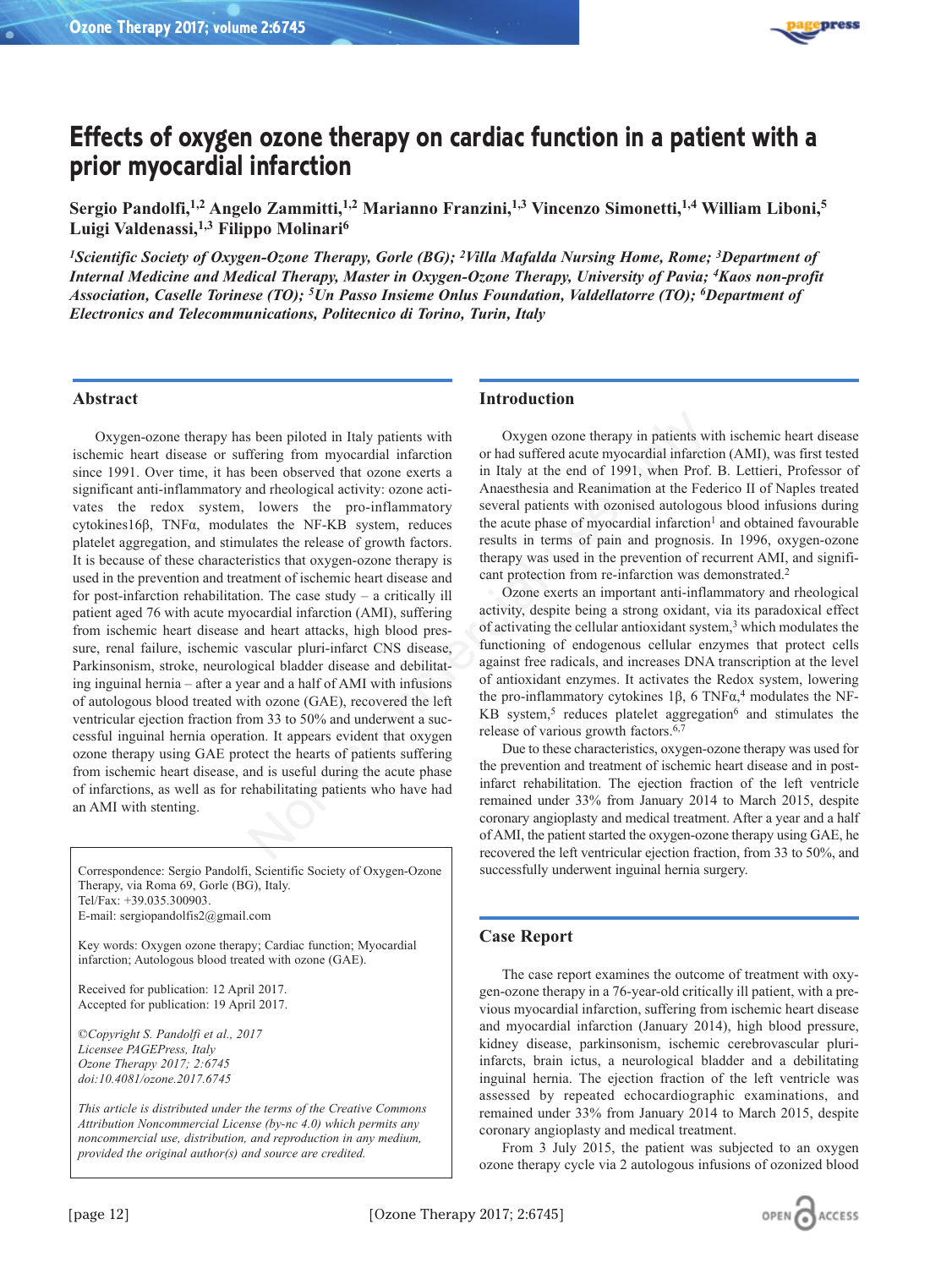

(GAE) on a weekly basis. During the first two months of therapy, the patient showed a marked improvement in cardiac status with a reduction in asthenia and improvement in neurological status. The improved cardiac status was confirmed by an echocardiogram on 05/11/2015, which showed an increase in the left ventricular ejection fraction of 33-50%. In this case, the improvements in cardiac function and left ventricular EF were detected only after starting systemic oxygen ozone therapy using GAE. In April 2015, before starting the oxygenated ozone therapy, the inguinal hernia had been assessed as inoperable in view of the low cardiac status, while at the next reassessment in December 2015, after having been subjected to oxygen ozone therapy for five months, it was judged operable due to improvements in cardiac function. On February 19, 2016 the inguinal hernia was successfully operated on. Administration of oxygen-ozone was performed via GAE, using bags approved for oxygen ozone therapy, in accordance with EC regulations.

The ozone generator used was a Multiossigen Medical 95, EEC 93/42 certified in class2a. For each procedure 200-220 mL of blood were collected, and treated with 200 cc of a mixture of ozone in oxygen at a concentration of 40 micrograms of ozone.

## **Discussion**

Ozone is a gas characterised by its instability, which is naturally present in the body and the atmosphere. Its administration into an organism leads to an initial, transient oxidative stress that the redox systems of the blood and plasma work together to counteract. Obviously the concentrations of ozone used therapeutically never exceed the antioxidant potential of the blood.8-10

When placed in contact with the plasma, ozone reacts instantly with the antioxidant systems (especially uric acid, ascorbic acid, glutathione, cysteine and albumin), therefore, only a small part of the initial dose reacts with polyunsaturated fatty acids (PUFAs).

Therefore, the potential energy of the ozone is transferred to two main messengers, such as  $H_2OR_2$  and the aldehyde molecules 4hydroxynonenal (4HNE) and trans-4-hydroxyhexenal (HHE). Given the high reactivity of ozone, these reactions take place within a few seconds, and a few minutes of contact between blood and the mixture of oxygen-ozone is generally sufficient, because ozone is completely exhausted and the oxygen saturates the haemoglobin system, dissolving into the plasma. The antioxidant systems are mainly replenished within 20 minutes of exposure to the gas mixture.

De-ionised  $H_2OR_2$  quickly enters all of the blood cells and induces the following changes: in active erythrocytes, glycolysis, increasing intracellular concentrations of ATP and 2, 3 DPG. This translates into a right shift of the haemoglobin dissociation curve, which therefore more readily releases oxygen into the peripheral tissues.10 In leukocytes, the phagocytic activity of neutrophils is increased. In lymphocytes and macrophages, intracellular LKB patterns, one of the components of NFkB are activated. The trimer, which is degraded in proteasomes into the hetero-dimers p50-p65, can activate the transcription of over 100 genes. Interleukins are produced, as are various acute phase proteins, as well as IFN and TNFα.11 In platelets, PDGF AB, TGFB1 and growth factors are produced.

The aldehydes react with GSH, carnosine and albumin in particular, and are transported into various body tissues. The toxicity of 4HNE and HHE is contrasted by compensatory mechanisms like detoxification, dilution and excretion; these compounds, in fact, recognized as oxidizing agents, induce a response from the body that produces SOD, haem-oxygenase, G6PDH and other

powerful antioxidants. The aldehydes also stimulate the production of endothelial Nos,12 improving peripheral perfusion and tissue oxygenation. In addition, in a randomised clinical study of 140 patients, of which 70 were subjected to oxygen ozone therapy and 70 were a control group, blood chemistry parameters showed a decrease in Reactive Oxygen Metabolites (300±10.1 UCARR at 12 months compared to an initial value of  $380\pm10.4$  UCARR, P<0.05) and an increase in plasma Biological Antioxidant potential values (2100±34.8 micromoles/vitamin C after 12 months compared to an initial value of  $1610\pm36.2$ , P<0.05) in treated patients compared to the control group.13

These data demonstrate that ozonized blood haemoinfusions play a role in reducing oxidative stress by endogenously stimulating the production of antioxidant enzymes.

After input from Prof. Lettieri in 1991<sup>1</sup> and 1996<sup>2</sup> several studies on mice were conducted: when subjected to myocardial ischemia, rats pre-treated with oxygen ozone therapy showed smaller ischemic areas and improved cardiac function indexes than those that were not treated with ozone.12-14 As for in vivo studies, in 2008 the ACCLAIM trial was published;<sup>15</sup> this was a randomised doubleblind study in which NYHA II-IV patients were given ozonized blood using the Celacade System, which provides small amounts of blood (10-20 ml) that have been exposed to large concentrations of ozone, which is then processed and heated at 42°C under UV light, and then re-injected into the buttock, and is comparable to a small auto haemoinfusions of ozonised blood. The study showed a correlation between administering this treatment, oxygen ozone therapy, which is described as *non-specific immuno-modulatory,* and clinically assessed events like death from any cause, hospitalisation for cardiac reasons, the need for i.v. therapy for heart failure etc. The results, however, favoured treatment with ozone, despite an incomplete therapeutic procedure being performed and not having performed GAE (large auto haemotherapy) that are indicated in all diseases of the organs, microcirculation and ischemias. The scientific community16 has questioned using a method like Celacade for ozone therapy, since the high concentration, when used on a small blood samples, exceeds the redox potential of the plasma, whilst the heat and UV rays it uses denature most of corpuscular components.<sup>16,17</sup> n of 40 micrograms of ozone.<br>
blood using the Celacade System, which is the streamed blood (10-20 ml) that have been experiment blood (10-20 ml) that have been experiment or a model to the streament or a more of coming th

In another study, the effects of acute administration of a mixture of oxygen/ozone  $(O_3)$  were assessed in damaged myocardial tissue following an ischemic event.18 The study was performed on rats subjected to acute myocardial ischaemia and reperfusion. The animals were treated with an oxygen-ozone mixture of 100, 150 and 300 micrograms/kg injected intraperitoneally one hour before the ischemic damage.

Infarct size, markers of necrosis and tissue damage, nitro tyrosine, CD68, CD8, CD4 and caspase-3 levels were measured. The results showed a smaller sized area infarction in rats pre-treated by insufflation with the oxygen-ozone mixture, and a parallel reduction in tissue levels of nitro tyrosine, inflammatory markers (CD68) and of the immune response (CD8 and CD4). These data indicated that the damage associated with ischemia and myocardial reperfusion could be counteracted by pre-treatment with systematically administered gaseous mixtures of oxygen-ozone.

Other more recent studies have shown that after a myocardial infarction, the level of endothelial progenitor cells in the myocardium is reduced. These cells are derived from bone marrow, and serve to mobilise, migrate and differentiate into endothelial cells in situ, forming a mobile cellular reserve that can repair endothelial damage. Strategies to increase the CEP in an ischemic heart seem to improve the neo vascularisation of ischemic tissue, and may improve myocardial blood flow by decreasing ischemic damage. One experimental study in animals<sup>18</sup> showed that oxygen/ozone treatment protected the heart from AMIs thanks to a localised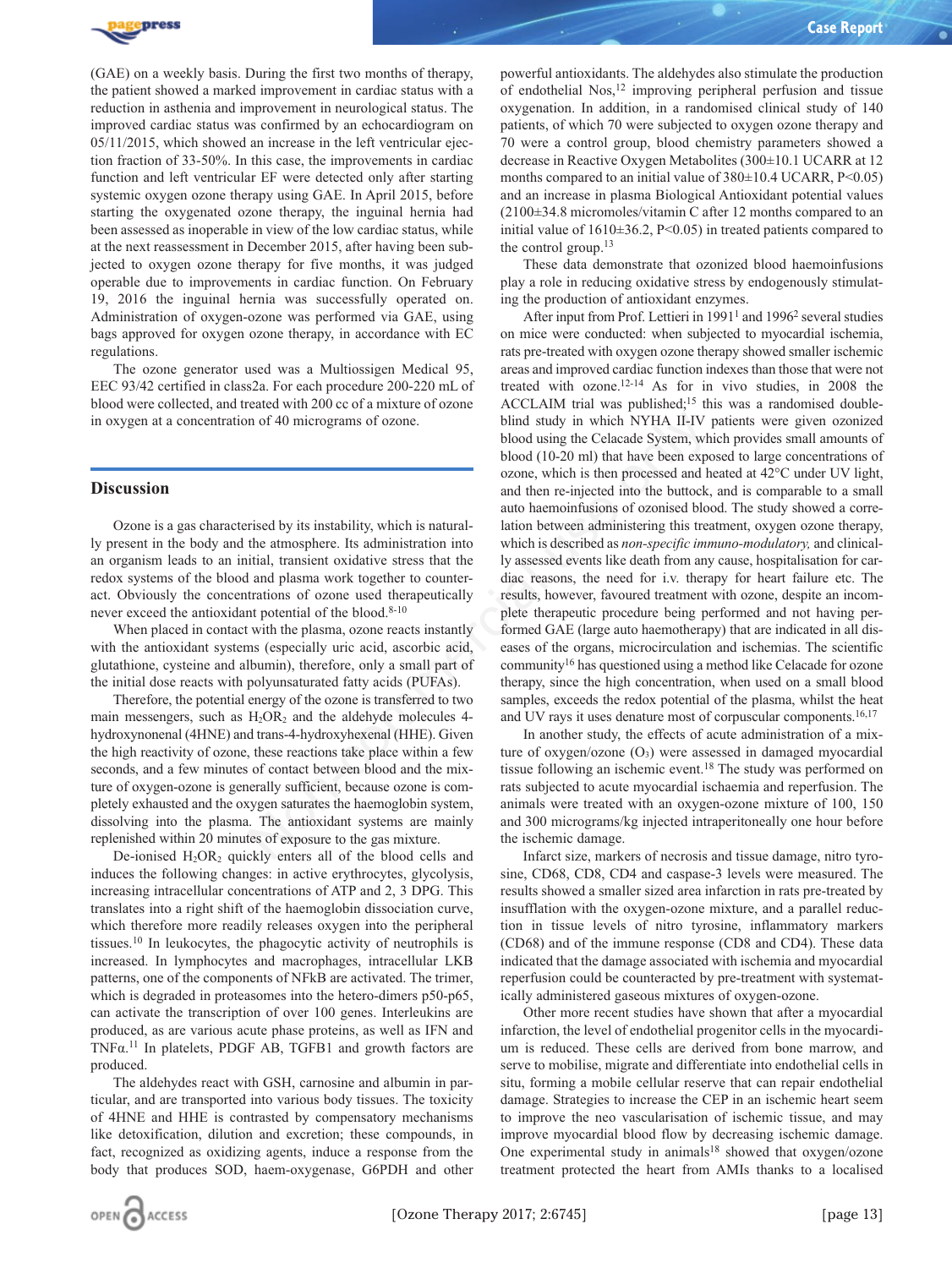increase in eNOS activity, and the recruitment of endothelial progenitor cells.

The ability of oxygen ozone therapy to lower re-stenosis rates after implanting metal stents in pigs due to its antioxidant and antiinflammatory properties has recently been assessed.19 The recurrence of the stenosis, re-stenosis, or the lack of re-endothelialisation can occur after percutaneous trans-luminal coronary angioplasty, even when medicated drug-eluting stents are used, due to inflammation and oxidative stress at an endothelial level. Twelve male Landrace pigs  $(51\pm 9 \text{ kg})$  were subjected to percutaneous transluminal metal stenting in the circumflex coronary arteries under infusion of heparin with fluoroscopic guidance using standard techniques. This randomised study was conducted with 6 pigs subjected to ozone-oxygen therapy and the other 6 pigs receiving a placebo treatment. Before applying the stent (24 hours before) and twice a week for 30 days after stenting, venous blood was collected, ozonized and reinfused. The same procedure was performed in the placebo group, with the ozone treatment omitted. Both groups received an anticoagulant treatment. Histopathology and immunohistochemical assessments were performed. The results of the study showed a severe inflammatory reaction and restenosis, with an increase in the immunohistochemical expression of thioredoxin-1 in the placebo group, 30 days after the surgery. Contrarily, ozone therapy significantly reduced the inflammatory response and re-stenosis, and no immunohistochemical increase in Trx-1 expression was evident 30 days after surgery. The same immune marker for PRX-2 was negative in both groups. Surprisingly, ozonised autologous haemotherapy reduced re-stenosis 30 days after PTCA with BMS implantation in pigs. Stimulation of the redox system, superoxide dismutase, catalase, carnosine, albumins, haem-oxygenase and G6PDH due to the pretreatment with ozone neutralised the oxidative damage by increasing the post-ischemic antioxidant capacity, which reduced the damage, the need for antioxidant enzymes and the risk of re-stenosis with the stent.

It is interesting to note that data reported by Profs. Lettieri and Chiefari at the University of Naples<sup>1,2</sup> also showed that essentially, the possibility of recovering myocardial tissue affected by infarction depended on the treatment used, in both the early hours of pain and in the phase of coronary reperfusion, because, at these times, the highest mortality rates are observed. The use of thrombolytics can reduce the necrotic area, but there is some evidence it can easy induce the onset of severe rhythmic disorders, immediately after the restoration of myocardial re-vascularisation in the territory affected by ischemia, due to toxic substances like oxygen free radicals, leukotrienes and bradykinins being formed and entering the circulation. The group of patients treated with oxygen-ozone therapy via *large ozonised autologous haemotherapy* showed a faster disappearance of pain; furthermore, the extent of the infarcted area in them was more limited, because it lowered the viscosity of the blood and improved its rheology (the flow of blood through the vessels). This allowed a significant increase in perfusion of the area surrounding the infarct at an early stage of the condition, thus achieving, via the capillaries, low blood viscosity and the recovery of perfusion in the *at risk zone*.

In this study,<sup>1</sup> conducted by Prof. Lettieri *et al.*, acute phase AMI patients were treated with oxygen-ozone therapy mediated through large auto haemoinfusions of ozonised blood. Two groups of infarcted patients were selected: 1) the first group was subjected to conventional treatment (group A); 2) the second group (group B), in addition to conventional treatment, was subjected to oxygenozone-therapy, according to the following scheme: 150 cc of blood were taken, mixed with oxygen-ozone and re-infused. The first treatment was administered within 20 minutes of admission to hos-



pital, the second 48 hours afterwards and the third at 96 hours. Assessments regarding the extent of reperfusion were based on the occurrence, in relation to times, of the following events: 1) the disappearance or significant reduction of chest pain; 2) the reduction of the increased ECG ST-segment and; 3) the rapid release of serum CK-MB, with an early peak. Cardiac perfusion assessments are made on the basis of echocardiogram results, the possibility of myocardial tissue recovery, onset of an acute ischemic event, and are greatly influenced by behaviour therapy, used both in the first painful hours and at the coronary reperfusion stage. These are the most sensitive times in intensive treatment of these patients. This statement is supported by the international literature, which shows the highest death rates occur during in these two stages. The conclusions of large trials performed the 80s opened a window of opportunity for reducing the necrotic area caused by an acute thrombotic process in one or more coronary branches, through the early use of thrombolytic agents, but, unfortunately, also highlighted how easy it is for severe rhythmic disorders to set in, immediately after restoring vascularisation to the myocardial territory affected by ischemia, due to the formation of toxic substances like oxygen free radicals, leukotrienes and bradykinins that enter the circulation. It has also been noted that the tissues surrounding the necrotic area, in the earliest hours following an infarct, are involved in a process of intense perifocal oedema, with onsite accumulation of  $K^+$  and catecholamines: this phenomenon causes a typical action potential, described by Cranfield (Mount Kisko Hospital, NY, USA) as a *slow response*; in the area surrounding the focus, which is prone to oedema, and, more peripherally, to reactive ischemia, the impulse is, so to speak, sequestered in a portion of the conduction system, which allows normal perfusion to the surrounding tissues to unleash ectopic rhythms, peri-lesional electrical instabilities.

Weighing up the advantages and limitations of thrombolytic treatment in an attempt to achieve the dual objectives of reducing infarct size as it develops, and, at the same time, avoiding the establishment of dangerous arrhythmias as far as possible, Prof. Lettieri decided to render an original infarct treatment for infarction in the acute phase, by mixing ozone with a quantity of patient's blood and subsequently reinfusing it into the circulation at a very early stage, relative to the time the pain started. For this purpose, two homogeneous groups of patients were selected, both suffering from myocardial infarction, both observed within 8 hours of the painful symptomatology arising, and aged between 42 and 64 years. The first group was subjected to traditional therapy; the second to oxygen-ozone therapy, administered by auto haemo infusions of ozonised blood, before informed consent and clinical and instrumental diagnosis of the myocardial infarction. evere inflammatory reaction and re-<br>
sorver inficantly reaction and re-<br>
in minimals of constrained expression<br>
in circulation. It has also been noted that the<br>
inficantly reduced the inflammatory<br>
involved in a process o

> In addition to conventional treatment the second group, designated B, was subjected to ozonisation therapy, using following scheme: 150 cc of blood were taken and mixed with ozone-oxygen, then the blood was re-infused into a vein, at a slow drip rate. The first treatment was carried out within 20 minutes of admission; the second 48 hours afterwards; the third at 96 hours. The infusion therapy was initiated depending on the individual needs of the patients, regardless of the double-blinding. Judgments about the extent of reperfusion were based on the occurrence, in terms of time relationships, of the following events: 1) the disappearance, or a significant reduction in chest pain; 2) the extent of to which the S-T segment elevation dropped, with a progressive trend towards the isoelectric line, or with values equal to or less than 50% of the baseline value; 3) how fast serum CKMB was released with an early peak (greater than or equal to 16 h); if the infarction index enzymes stabilised within 16 hours it indicated there has been a good re-perfusion.

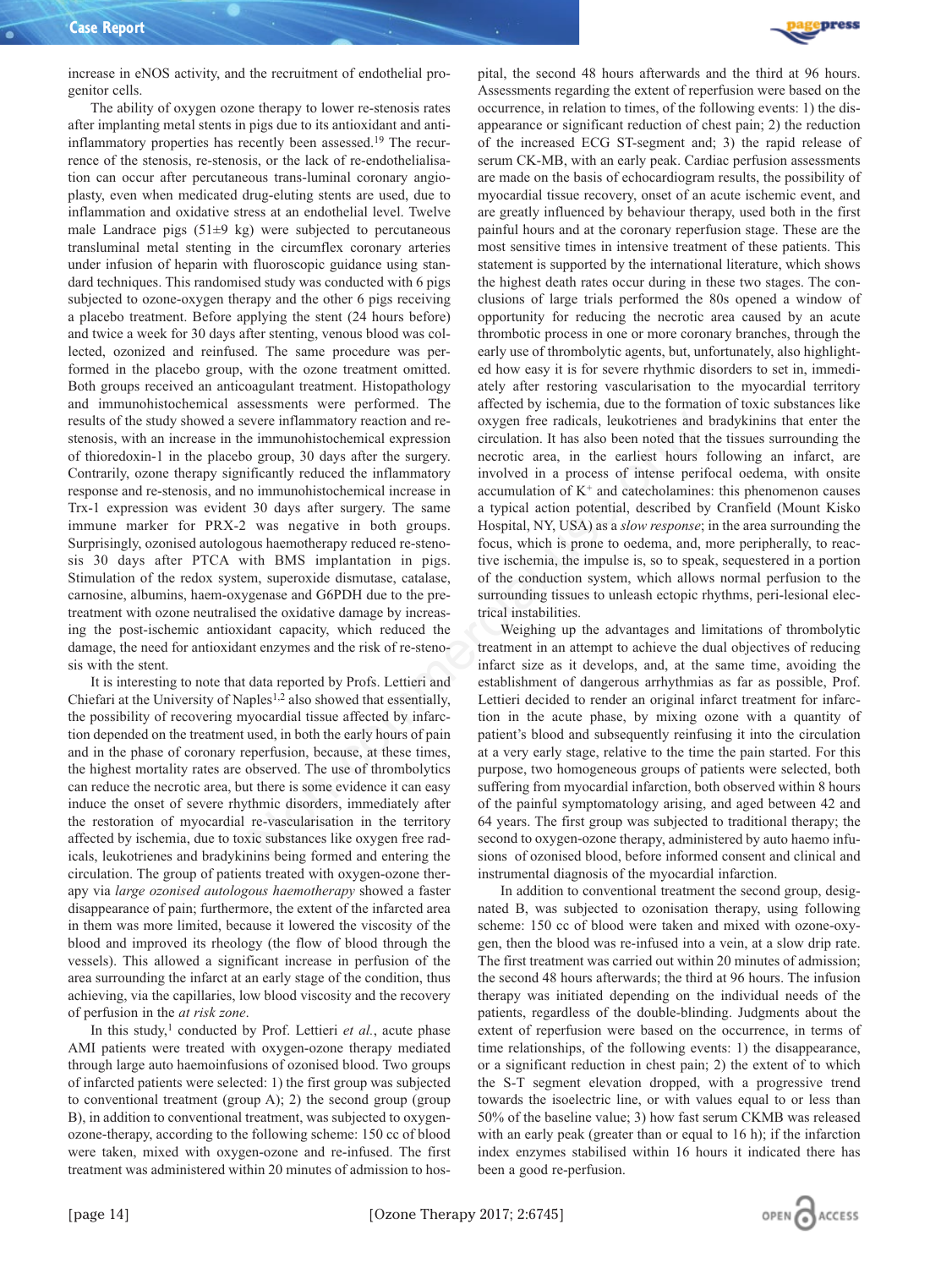

A cardiac performance score was awarded, on the basis of the results of a two-dimensional echocardiogram. The global kinetic and ejection fraction were evaluated using the Simpson method. The kinetic segmental, which is an entirely subjective observation, was quantified using a score of 3=normokinesia to -1=dyskinesia.

On comparing the two groups of patients with regard to pain, which is a sign of myocardial ischemia, the results showed that average values (at 24 hours from pain onset) for group A were 5.5 points, corresponding to moderate to severe pain; whilst in group B, the score was 3, corresponding to *mild pain*. At 36-hours postadmission, the scores for both groups showed no significant variations, settling down to a score of 2 (just appreciable value). Significant results did emerge in CK-MB kinetics. In group A, the peak on the enzymatic curve was observed to extend beyond 19 hours of pain in 20% of cases, whilst in group B, the percentage was 10 (a value assessed as *persistent occlusion*.)

An earlier fall in CK blood levels was observed, before 16 hours (having been re-perfused), in 60% of patients in group B, treated with oxygen-ozone therapy, compared to 40% of group A.

From these data, we can deduce that the extent of the infarction was more limited in the group treated with oxygen-ozone, compared to the group treated with traditional therapy. Comparing now the sum of the electrocardiographic derivations present in the ST segment before treatment using the methods already described, with the sum of derivations, which showed a Q wave of necrosis, three weeks after infarction, a relationship was observed in favour of group B. Yet the fibrinogen rate, from the time of hospitalisation until the seventh day, after three cycles of treatment with oxygenozone, was observed to decrease by 43.7% in group B compared to baseline, whilst in group A, a decrease of 18% was observed. Bearing in mind that mechanical events occur earlier than electrical events, echocardiographic monitoring was carried out using the calculated ejection fraction obtained from the relationship between cardiac output and end-diastolic volume; in the first day, almost overlapping values were observed in the two groups, until, on the twentieth day, a five-point difference between the two groups was attained, in addition to which, in the last echocardiogram for group B, the ejection fraction value *in toto* approached normal. The encouraging findings emerging from this study confirmed the validity of autologous ozonised blood infusions in ischemic heart disease. deduce that the extent of the infraction<br>
strates that this method acts on the l<br>
rough treata with roxygen-ozone, com-<br>
infromegroup subsequent recurrences of AMI. The<br>
intraditional therapy. Comparing now<br>
subsequent re

The clinical and instrumental results were evaluated, the beneficial rheological effect of oxygen-ozone-therapy, which result in a significant reduction of blood viscosity, both as regard to the deformation of corpuscular component of the red blood cell series, as well as of those referred to as coagulation factors. Various authors have, over the years, reported ozone causes structural changes to fatty acids, which are basic constituents of biological membranes, that increase the plasticity of red blood cells; and yet, this gas creates a barrier of negative electric charges. This double action would respectively allow greater diffusibility of blood and an improvement in the microcirculation.

At an early stage of the disease this phenomenon would allow a significant increase in perfusion of the area surrounding the necrotised zone: the zone which is, in the acute phase of myocardial infarction, facing a dual destiny: firstly the danger that reactive vasoconstriction and the presence of toxic substances released from the necrotising area will accentuate the ischaemia until it widens the infarct, with an aggravation of the prognosis *quoad vitam*; or, secondly, where, via preferential microcirculation channels, it is possible to attain blood of a lower viscosity and induce recovery of blood perfusion in the *risk zone*; both of which are phenomena that appear to occur during treatment with oxygen-ozone

therapy. Finally, it may be advisable to check, by follow-up at a distance with a greater number of patients treated with ozone, the significance of the drop in blood fibrinogen and the prolongation of coagulation parameter times.

As regards the improvements in rheology attributed to the fibrinogen decrease in patients undergoing GAE, a preliminary study into the efficacy of oxygen-ozone therapy for preventing recurrent myocardial infarction by exploiting the rheological effect of ozone, showed that patients with a previous myocardial who were subjected to GAE had a reduced risk of AMI recurrence.

### **Conclusions**

The clinical history of this patient, who, at 74 years of age (January 2014), suffered a myocardial infarction with parkinsonism, hypertension, chronic renal disease and dyslipidaemia as comorbidities, and received oxygen-ozone therapy using large autologous ozonized blood infusions (GAE) for 18 months, demonstrates that this method acts on the heart's functional recovery by improving myocardial contractility and protects against the risk of subsequent recurrences of AMI. The 76-year-old patient who was the subject of this work is currently in maintenance therapy receiving one GAE per week, using 200-220 g of blood exposed to a mixture of oxygen and ozone at concentrations of 40-50  $\mu$ g of O<sub>3</sub>, and has shown an improvement in general condition, mood recovery, stabilisation of cardiac function and normalisation of renal parameters, with further improvement in ambulation after a voluminous inguinal hernia was removed, and stable Parkinson's. Clearly, oxygen ozone therapy using GAE protects the heart of patients suffering from ischemic heart disease, and is useful in the acute phase of infarctions, and for rehabilitating patients who have had an AMI with stenting.

#### **References**

- 1. Lettieri B, Chiefari M, Vicario C. Cardiopatie ischemiche ed ozono-terapia. Giornate Meridionali di Ossigeno Ozono Terapia, Sorrento 9-10 Marzo 1991. Available from: www. angelipaolo.it/pdf/pag27.pdf
- 2. Lettieri B. Efficacia dell'ozono terapia nella prevenzione della recidiva dell'infarto al miocardio. Acta Toxicol 1996;17:2-3.
- 3. Valdenassi L, Franzini M, Simonetti V, Ricevuti G. Ossigenoozono terapia: stimolo paradosso dell'ozono. Ozone Therapy 2016;1:2-4.
- 4. Chang JD, Lu HS, Chang YF, Wang D. Ameliorative effect of ozone on cytokine production in mice injected with human rheumatoid arthritis synovial fibroblast cells. Rheumatol Int 2005;26:142-51.
- 5. Huth KC, Saugel B, Jakob FM, et al. Effect of aqueous ozone on the NF-kappaB system. J Dent Res 2007;86:451-6.
- 6. Maslennikov OV, Sharov IG, Potekhina IP, et al. Effect of ozone therapy on hemostatic changes in patients with vascular atherosclerosis. Klin Med (Mosk) 1997;75:35-7.
- 7. Bocci V, Bocci V. Studies on the biological effects of ozone: 10. Release of factors from ozonated human platelets. Mediators Inflamm 1999;8:205-9.
- 8. Bocci V. Is it true that ozone is always toxic? The end of a dogma. Toxicol Appl Pharmacol 2006;216:493-504.
- 9. Bocci V, Zanardi I, Travagli V. Oxygen/ozone as medical gas mixture. A critical evaluation of the various methods clarifies